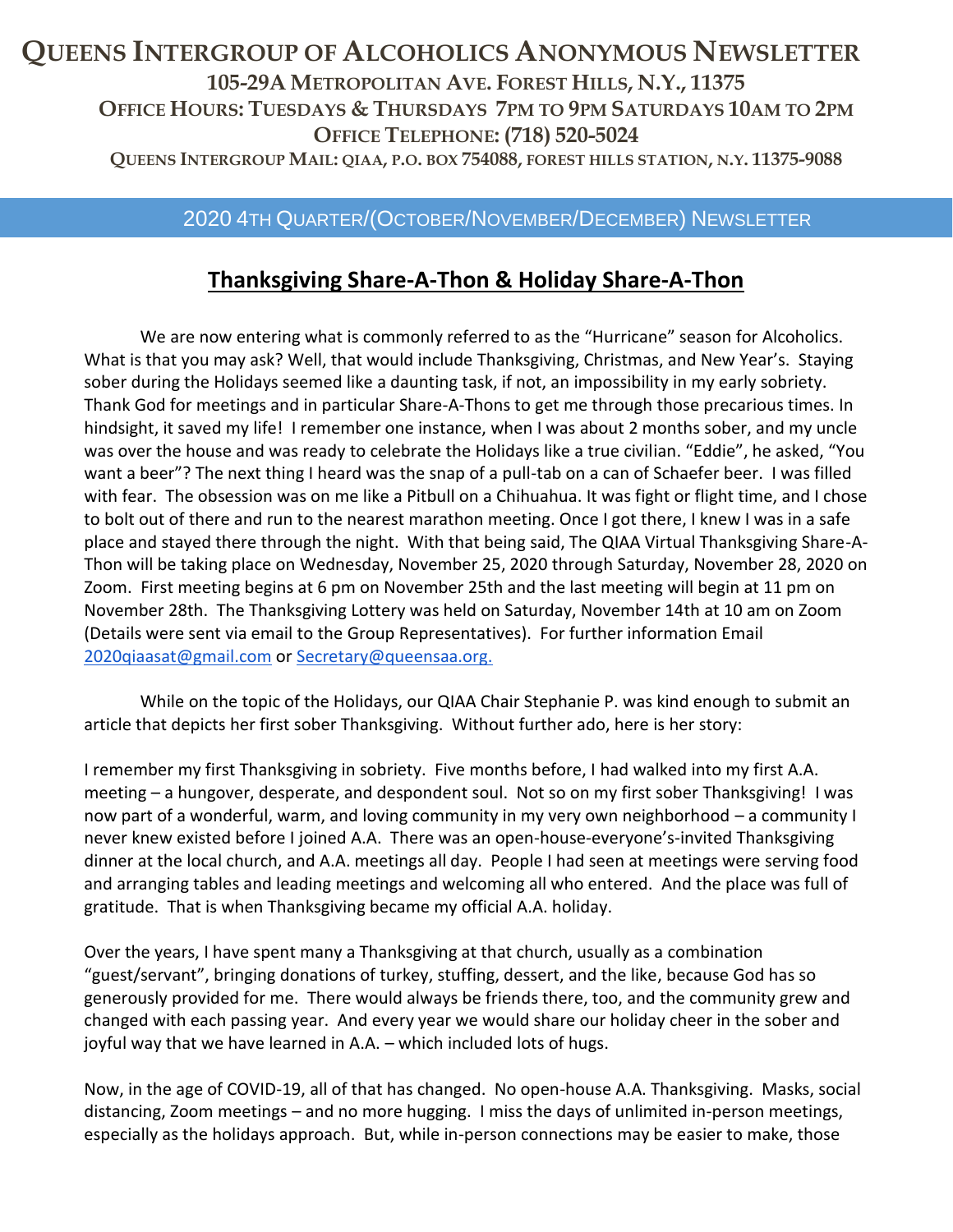connections happen at Zoom meetings, too. Just be consistent in attending certain meetings, raise your virtual hand and share, and you will make new A.A. friends. Apply those principles you learned!

And remember that "This, too, shall pass". Our live meetings shall be returning. Many of them may become "hybrid", augmented by Zoom – helping to carry the A.A. message to an even larger audience. Thanksgiving shall always be my A.A. Holiday of Gratitude. This year, I feel especially blessed to be living in a time where the Fellowship stepped up and showed that A.A. will be there for us, no matter what the circumstances and, it is wonderful to know that while I may be very small, I am part of something very big.

Happy Holidays to All! Stephanie P.

QIAA will also host a Virtual Holiday Share-A-Thon and more details will be sent via email to the Group Representatives. Historically, the Holiday Share-A-Thon is held from December 24th through January 1st.

## **Elections for Steering Committee and Service Commitments**

When I was nominated for the newsletter chair at the Exchange & Delegates Meeting, my first instinct was to get out of Dodge. Forgetting the fact that there are many people in AA that are more than willing to help by sharing their experience, strength and hope or point you in the right direction. Like our QIAA Junior Adviser John Francis says, "An AA member learns and grows by taking on a new challenge in their recovery."

At first the task seemed insurmountable, but with the guidance of my service sponsor, John Francis, I was able to forge ahead with conviction. And with the help of my sponsee, Atif C., who is quite tech savvy, far more than I am, the goal became attainable. And in the process, you will grow in your sobriety and meet new lifelong friends.

One of the perks of taking on a service commitment is that you are a Member of the Steering Committee. As an elected officer, one of the responsibilities is to attend the Monthly Steering Committee meeting to conduct QIAA business. A typical Steering Committee Meeting is opened by the Chairperson (which in 2020 is Stephanie), which is followed by the reading of the 12 Traditions. Then the Secretary (Emily) reads the minutes from the previous meeting. Then, all the various Officers give their reports. Presently that would include Deborah (Treasurer), Tirzah (Daytime Phones), Santiago (12th Step Coordinator), Roslyn (Literature), Adina (Office Manager), Eddie (Newsletter), John Francis (Archives and By Laws) and JoAnn (Webmaster). After that, new business is discussed.

Congratulations to Darren on being appointed the New Literature Coordinator for Institutions!

Being involved in the Steering Committee has enabled me to strengthen old friendships and develop new ones. It also enhances my sobriety by completing the Triangle of Unity, Recovery, and Service. The Circle and Triangle was an Ancient spiritual symbol meaning Mind, Body and Spirit, together as one. That symbol was removed from the Big Book in the year 1994 because of copyright complications. The more connections I have with AA makes it more difficult to pick up that first drink.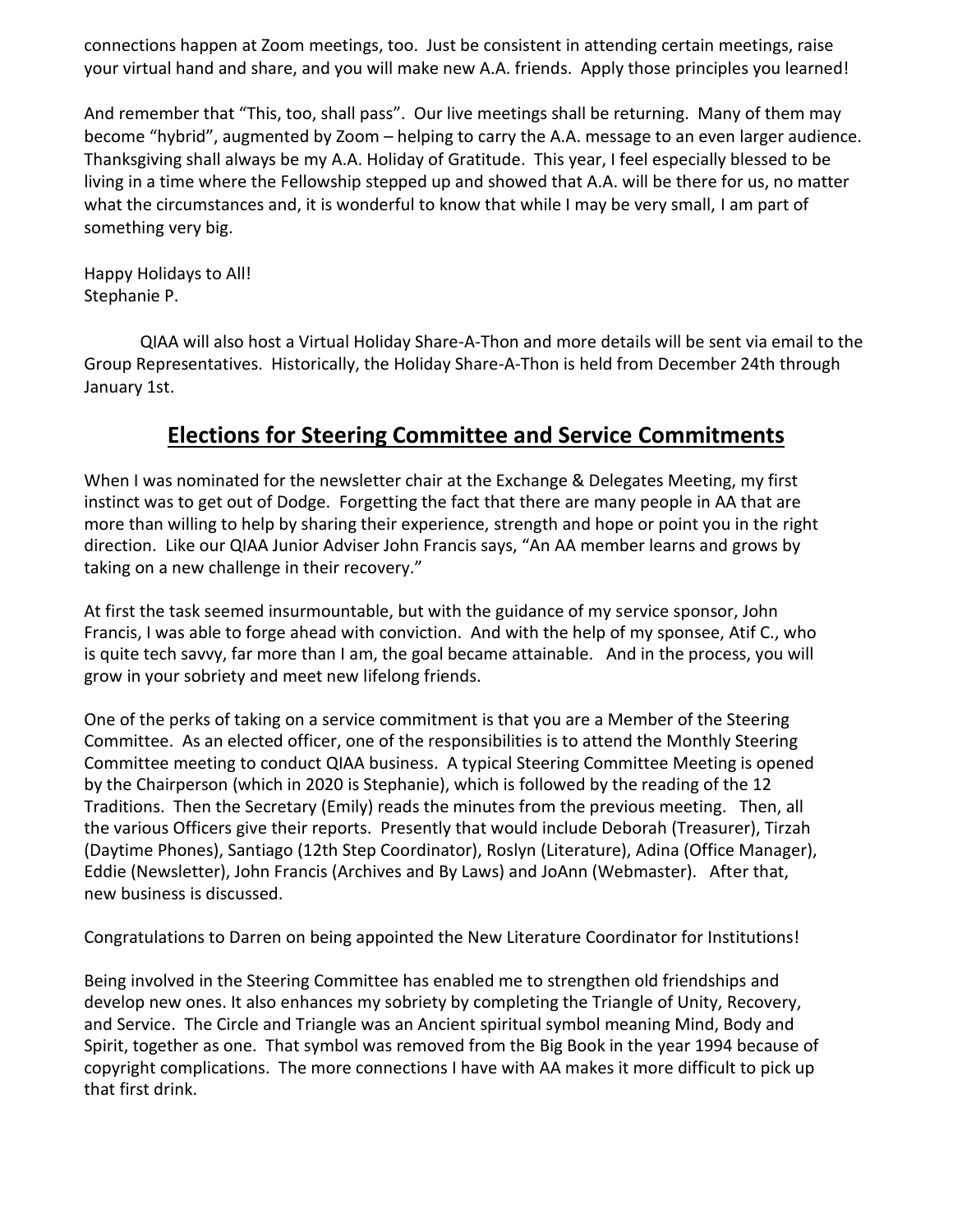Per the Queens Intergroup bylaws, these Steering Committee and service commitments are coming up for re-election, to be voted on at the December 2020 Quarterly QIAA Representatives Meeting being held on December 5, 2020. We ask our Queens Intergroup Representatives and **all** interested A.A.s to bring this news back to their Groups & send us nominations by November 30, 2020.

1. Steering Committee Commitments:

a. Vice Chairperson (1-year commitment starting 1/1/2021)

b. Vice Treasurer (2-year commitment-automatically becomes the Chair after 1 year-starts 1/1/2021)

c. Office Operations Committee Chairperson (2-year commitment starting 1/1/2021)

d. Secretary (2-year commitment starting 1/1/2021)

e. Intergroup/General Service Liaison and Special Event Coordinator (2-year commitment starting 1/1/2021)

#### f. Meeting Book Committee Chairperson (**starting upon appointment /ratification & ending 12/31/2021)**

2. Service Commitments:

a. Daytime Phone Coordinator (2 years)

"Job Descriptions" for all of these commitments may be found by clicking the **STEERING COMMITTEE** link on the home page.

Information that should be included for each nominee:

- Name
- Telephone Number
- Email
- Home Group
- Sober Date
- Why you would like to be of service for the applicable commitment

In the spirit of rotation, this is an important way to get our Queens A.A's involved in some truly rewarding (and not difficult) service below the Homegroup.

This is YOUR intergroup – be "a part of", not "apart from"!

Please email nominations to secretary@queensaa.org.

THANK YOU!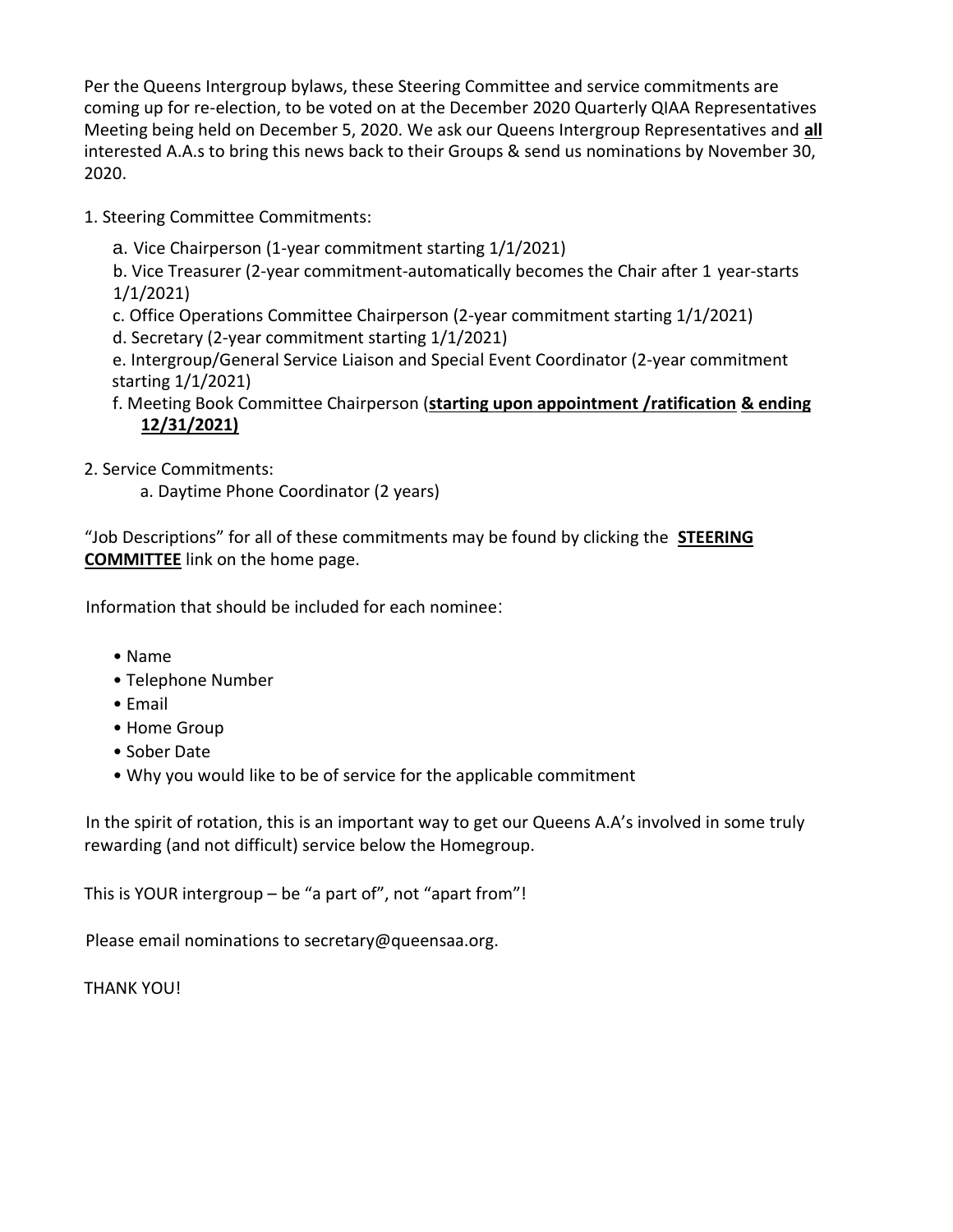Here are some methods that have proved effective for many AA members during the Holiday season.

#### **12 Tips for Sober Holidays**

- 1. Line up extra AA activities (help on phones, speak, help set up a meeting).
- 2. Be host to friends, especially newcomers, at home or at a coffee shop.
- 3. Keep a telephone list with you at all times.
- 4. Find out about holiday Zoom meetings or celebrations in your local groups.
- 5. Skip any drinking occasions you're nervous about.
- 6. If there's one you can't skip, take an AA friend or keep candy handy.
- 7. Don't think you have to stay late (plan an "important date" in advance).
- 8. Go to church. Any church. And don't forget about extra meetings.
- 9. Don't sit around brooding; catch up on reading, museums, walks, letters.
- 10. Don't project about holiday temptations: remember "One day at a time".
- 11. Even if you cannot give material gifts, enjoy the beauty of holiday love.
- 12. Carry the message. Give the joy away, and it will be yours to keep.

Note: Reprinted from the December 1989 issue of The Grapevine

**Special Note**: During these COVID times, please review NYS guidelines for gatherings and make sure any meeting you attend is following NY State and CDC mandates.

Addresses for Contributions:

For Queens Intergroup:

QIAA PO Box 754088 Forest Hills Station, NY 11375-9088 Or by Zelle treasurer@queensaa.org

> For South East NY Area 49: SENY PO Box 571 New York, NY 10116

Or Contribute Online @ www.aaseny.org

For General Service Office:

General Services Office A.A. World Services, Inc. PO Box 459 Grand Central Station New York, NY 10163

Or Contribute Online @ www.aaws.org

For Queens County General Service:

Queens County General Service P.O. Box 670533 Flushing NY 11367

NY Intergroup:

NY Intergroup 307 Seventh Avenue, Suite 201 New York, NY 10001

> Or Contribute Online @ www.nyintergroup.org